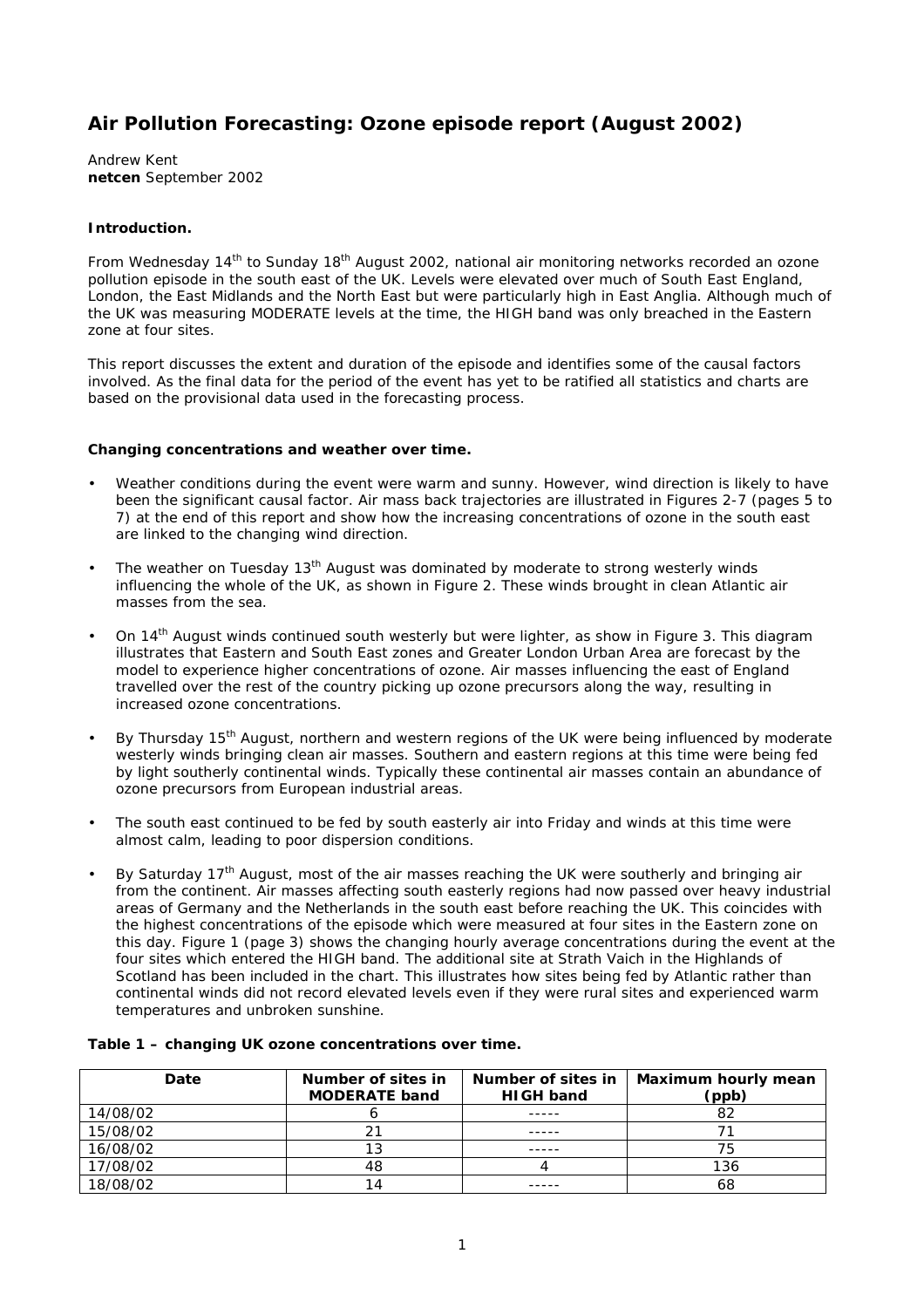Table 1, above, lists the number of sites in the MODERATE and HIGH bands from 14<sup>th</sup> to 18<sup>th</sup> August and the maximum hourly concentration for each day. This shows how concentrations built up over several days to culminate in HIGH concentrations being recorded on 17<sup>th</sup> August. Of the 4 sites which measured HIGH concentrations, St. Osyth (near Clacton in Essex) measured the highest concentrations of 136 ppb. A further 46 sites measured concentrations in the MODERATE band during the period.

#### **Summary.**

- The areas affected by the episode were south eastern regions of the UK, particularly the Eastern zone and the South East zone, both of which recorded levels above 90 ppb (into the HIGH band)
- The episode culminated on Thursday  $17<sup>th</sup>$  August with 4 sites recording HIGH levels and 48 sites measuring MODERATE levels.
- Long periods of sunshine and warm temperatures were experienced across most of the UK at the time. However, the significant causal factor appears to have been wind direction which dictated the abundance of ozone precusors contained in air masses affecting different parts of the UK.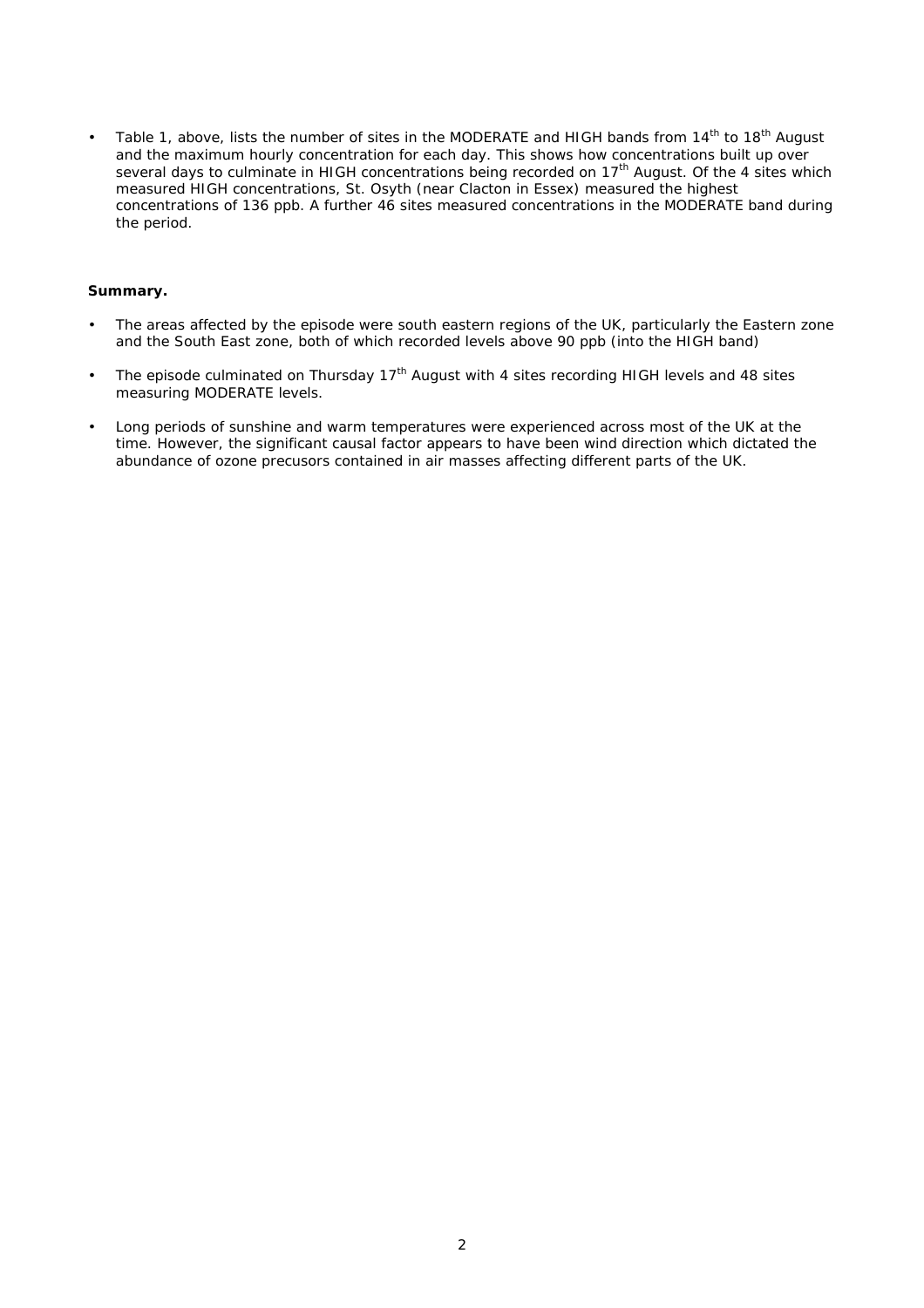

## **Time series of ozone concentrations for sites that recorded HIGH levels during the episode**

**Figure 1 – Time series chart of concentrations over time (ppb) at sites which entered the HIGH band**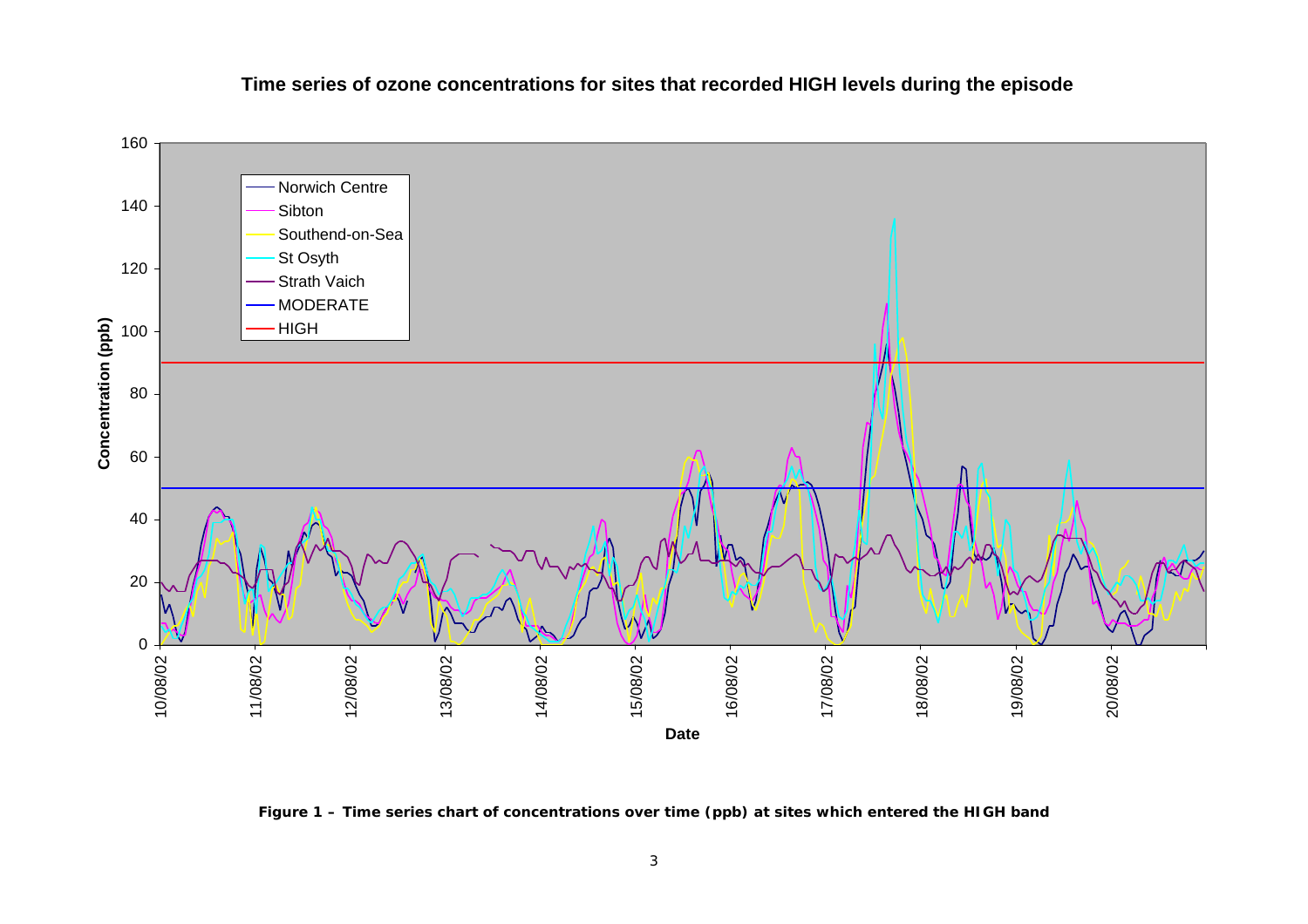| <b>Site</b>                   | Number of days of         | Number of days of     | <b>Maximum hourly</b> |
|-------------------------------|---------------------------|-----------------------|-----------------------|
|                               | <b>MODERATE pollution</b> | <b>HIGH pollution</b> | mean (ppb)            |
| St Osyth                      | 4                         | 1                     | 136                   |
| Southend-on-Sea               | 4                         | 1                     | 98                    |
| Sibton                        | 4                         | 1                     | 109                   |
| Norwich Centre                | $\overline{4}$            | 1                     | 96                    |
| Rochester                     | $\overline{4}$            | -----                 | 86                    |
| Bottesford                    | $\overline{4}$            | $- - - - -$           | 89                    |
| Wicken Fen                    | 4                         |                       | 78                    |
| Thurrock                      | 4                         | -----                 | 70                    |
| London Teddington             | $\overline{4}$            | -----                 | 69                    |
| London Westminster            | $\overline{4}$            | -----                 | 73                    |
| London Eltham                 | 3                         | -----                 | 65                    |
| London Bexley                 | 3                         | -----                 | 69                    |
| Weybourne                     | 3                         | -----                 | 76                    |
| London Brent                  | 3                         | -----                 | 67                    |
| Harwell                       | 3                         | -----                 | 66                    |
| London Haringey               | 3                         |                       | 64                    |
| <b>High Muffles</b>           | $\overline{2}$            | -----                 | 81                    |
| London N. Kensington          | $\overline{2}$            |                       | 66                    |
| Redcar                        | $\overline{c}$            | -----                 | 76                    |
| Middlesbrough                 | $\overline{2}$            | -----                 | 71                    |
| Reading                       | $\overline{2}$            | -----                 | 59                    |
| Sandwell West Bromwich        | $\overline{c}$            | -----                 | 82                    |
| London Wandsworth             | $\overline{2}$            | -----                 | 59                    |
| <b>Aston Hill</b>             | $\overline{2}$            | -----                 | 54                    |
| London Hackney                | $\overline{c}$            | -----                 | 60                    |
| <b>Bristol Centre</b>         | $\overline{2}$            | -----                 | 61                    |
| <b>Coventry Memorial Park</b> | $\mathbf{1}$              | -----                 | 74                    |
| Leicester Centre              | 1                         |                       | 68                    |
| Wigan Leigh                   | 1                         | -----                 | 75                    |
| Wolverhampton Centre          | 1                         | -----                 | 58                    |
| Birmingham East               | 1                         |                       | 60                    |
| Ladybower                     | $\mathbf{1}$              |                       | 66                    |
| Leamington Spa                | $\mathbf{1}$              | -----                 | 61                    |
| Rotherham Centre              | 1                         | -----                 | 57                    |
| <b>Barnsley Gawber</b>        | 1                         | -----                 | 60                    |
| <b>Birmingham Centre</b>      | 1                         | -----                 | 59                    |
| Bolton                        | $\mathbf{1}$              | -----                 | 63                    |
| Glazebury                     | 1                         | -----                 | 59                    |
| Leeds Centre                  | $\mathbf{1}$              | -----                 | 60                    |
| London Southwark              | $\mathbf{1}$              | -----                 | 59                    |
| <b>Salford Eccles</b>         | $\mathbf{1}$              | -----                 | 59                    |
| Nottingham Centre             | 1                         | -----                 | 57                    |
| Preston                       | 1                         | -----                 | 58                    |
| <b>Bradford Centre</b>        | $\mathbf{1}$              | -----                 | 58                    |
| London Bloomsbury             | 1                         | -----                 | 59                    |
| Sheffield Centre              | $\mathbf{1}$              |                       | 60                    |
| Stoke-on-Trent Centre         | $\mathbf{1}$              | -----                 | 54                    |
| London Hillingdon             | $\mathbf{1}$              | -----                 | 56                    |
| Newcastle Centre              | $\mathbf{1}$              | -----                 | 53                    |
| Lullington Heath              | 1                         | -----                 | 54                    |

### **Table 2 – UK ozone concentrations at sites measuring MODERATE or HIGH levels during the event.**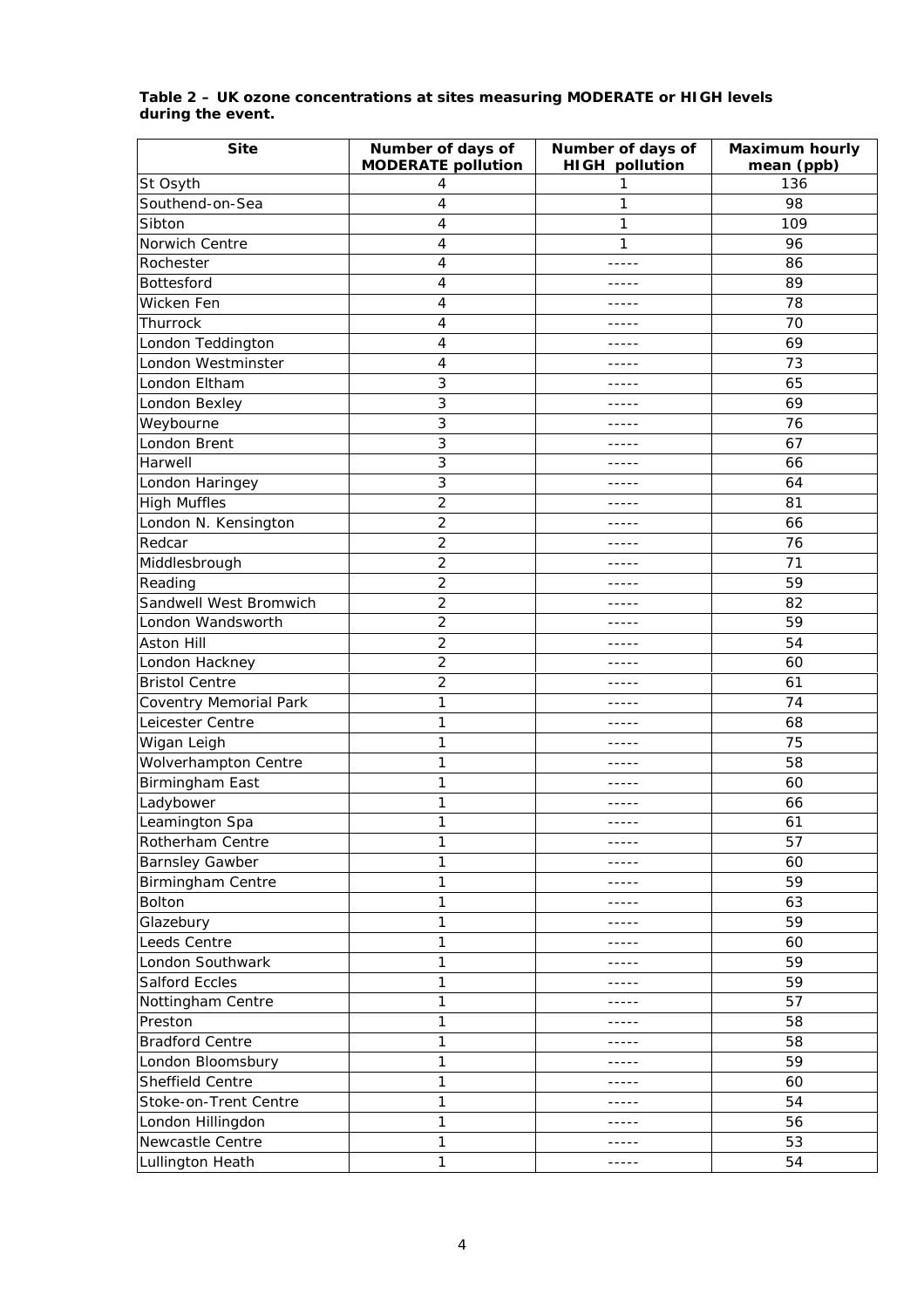

**Fig. 2 – air mass back trajectory for UK, 13th August 2002**



**Fig. 3 – air mass back trajectory for UK, 14th August 2002**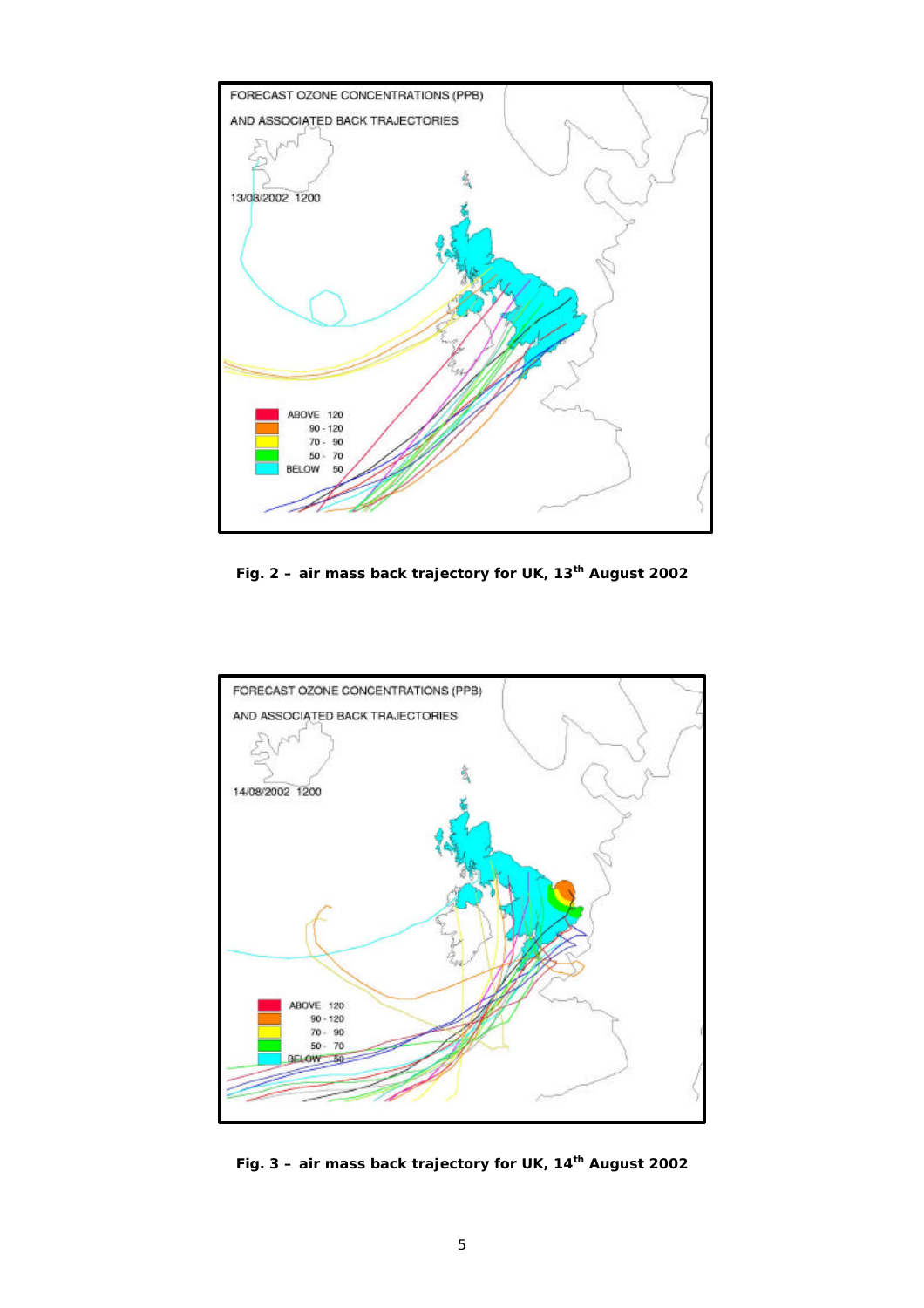

**Fig. 4 – air mass back trajectory for UK, 15th August 2002**



**Fig. 5 – air mass back trajectory for UK, 16th August 2002**